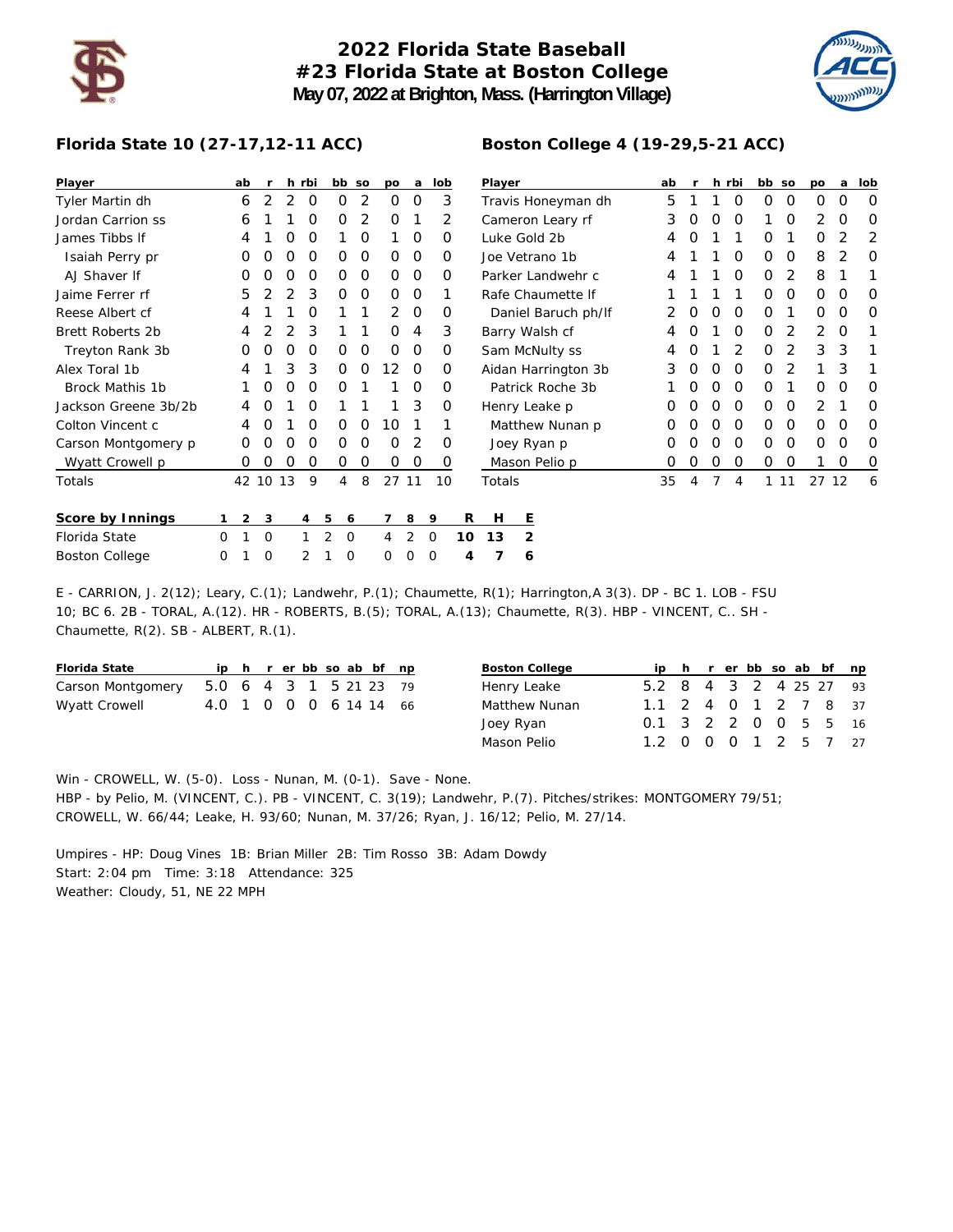



| Score by Innings      |  |  |  | 1 2 3 4 5 6 7 8 9 R H E   |  |  |  |
|-----------------------|--|--|--|---------------------------|--|--|--|
| Florida State         |  |  |  | 0 1 0 1 2 0 4 2 0 10 13 2 |  |  |  |
| <b>Boston College</b> |  |  |  | 0 1 0 2 1 0 0 0 0 4 7 6   |  |  |  |

Florida State starters: 16/dh MARTIN, T.; 3/ss CARRION, J.; 22/lf TIBBS, J.; 7/rf FERRER, J.; 23/cf ALBERT, R.; 1/2b ROBERTS, B.; 19/1b TORAL, A.; 27/3b GREENE, J.; 28/c VINCENT, C.; 21/p MONTGOMERY;

Boston College starters: 2/dh Honeyman, T.; 11/rf Leary, C.; 1/2b Gold, L.; 30/1b Vetrano, J.; 23/c Landwehr, P.; 43/lf Chaumette, R; 20/cf Walsh, B.; 28/ss McNulty, S.; 9/3b Harrington,A; 33/p Leake,  $H$  :

Florida State 1st - MARTIN, T. popped up to ss (2-1 KBB). CARRION, J. struck out swinging (0-2 FFS). TIBBS, J. reached on an error by 3b (0-1 F). FERRER, J. grounded out to ss (3-2 BKBSB). 0 runs, 0 hits, 1 error, 1 LOB.

Boston College 1st - Honeyman, T. grounded out to 3b (0-1 F). Leary, C. grounded out to 2b (1-1 BS). Gold, L. grounded out to p (0-1 K). 0 runs, 0 hits, 0 errors, 0 LOB.

Florida State 2nd - ALBERT, R. walked (3-2 KBKBBB). ROBERTS, B. walked (3-1 BBKBB); ALBERT, R. advanced to second. TORAL, A. doubled to right field, RBI (2-2 BFFB); ROBERTS, B. advanced to third; ALBERT, R. scored. GREENE, J. struck out looking (0-2 FFK). VINCENT, C. grounded out to 1b unassisted (2-1 BBS); TORAL, A. no advance; ROBERTS, B. no advance. MARTIN, T. struck out swinging (1-2 KKBFS). 1 run, 1 hit, 0 errors, 2 LOB.

Boston College 2nd - Vetrano, J. flied out to lf (0-0). Landwehr, P. struck out swinging (1-2 KBSS). Chaumette, R homered to right field, RBI (0-0). Walsh, B. singled to shortstop (1-2 KBFF). Walsh, B. advanced to second on a passed ball. McNulty, S. struck out swinging (3-2 SBKBBS). 1 run, 2 hits, 0 errors, 1 LOB.

Florida State 3rd - CARRION, J. grounded out to 3b (1-1 BK). TIBBS, J. grounded out to p, bunt (1-0 B). FERRER, J. grounded out to ss (1-1 KB). 0 runs, 0 hits, 0 errors, 0 LOB.

Boston College 3rd - Harrington,A struck out swinging (1-2 KKBS). Honeyman, T. grounded out to 3b (2-1 BBK). Leary, C. walked (3-2 BBSSBB). Gold, L. popped up to 3b (0-1 K). 0 runs, 0 hits, 0 errors, 1 LOB.

Florida State 4th - ALBERT, R. flied out to cf (0-0). ROBERTS, B. homered down the lf line, RBI (0-2 KF). TORAL, A. singled down the lf line (2-2 FBBK). GREENE, J. singled to right field (1-0 B); TORAL, A. advanced to third. GREENE, J. advanced to second; TORAL, A. out at home c to p. VINCENT, C. lined out to 3b (1-1 FB). 1 run, 3 hits, 0 errors, 1 LOB.

Boston College 4th - Vetrano, J. singled through the right side (1-1 BS). Landwehr, P. singled to right field (0-1 K); Vetrano, J. advanced to second. Chaumette, R grounded out to p, SAC (0-1 F); Landwehr, P. advanced to second; Vetrano, J. advanced to third. Walsh, B. struck out swinging (3-2 FBKBBS). McNulty, S. singled up the middle, 2 RBI (1-1 SB); Landwehr, P. scored; Vetrano, J. scored. Harrington,A grounded out to 2b (1-1 KB). 2 runs, 3 hits, 0 errors, 1 LOB.

Florida State 5th - MARTIN, T. singled up the middle (0-0). CARRION, J. reached on an error by 3b (1-2 SBF); MARTIN, T. advanced to second. TIBBS, J. hit into double play 1b to ss to p (1-2 FBK);

 CARRION, J. out on the play; MARTIN, T. advanced to third. FERRER, J. singled to left field, RBI (1-0 B); MARTIN, T. scored. ALBERT, R. singled to center field (0-1 S); FERRER, J. advanced to third. ALBERT, R. stole second; FERRER, J. scored on an error by c, unearned. ROBERTS, B. struck out swinging (2-2 BBKFS). 2 runs, 3 hits, 2 errors, 1 LOB.

Boston College 5th - Honeyman, T. reached on an error by ss (0-0). Honeyman, T. advanced to second on a passed ball. Leary, C. grounded out to 1b unassisted (2-0 BB); Honeyman, T. advanced to third. Gold, L. singled to right field, RBI (1-1 KB); Honeyman, T. scored, unearned. Gold, L. advanced to second on a passed ball. Vetrano, J. grounded out to 2b (3-2 KBBBK); Gold, L. advanced to third. Landwehr, P. struck out looking (3-2 KBBBSFK). 1 run, 1 hit, 1 error, 1 LOB.

Florida State 6th - TORAL, A. flied out to cf (2-1 KBB). GREENE, J. lined out to rf (0-0). VINCENT, C. singled, advanced to second on an error by lf (1-2 KBF). Nunan, M. to p for Leake, H.. MARTIN, T. struck out swinging (2-2 KKBFFFBS). 0 runs, 1 hit, 1 error, 1 LOB.

Boston College 6th - CROWELL, W. to p for MONTGOMERY. Baruch, D. pinch hit for Chaumette, R. Baruch, D. struck out looking (3-2 BFBBFFK). Walsh, B. grounded out to 2b (1-2 KBK). McNulty, S. grounded out to ss (0-2 KK). 0 runs, 0 hits, 0 errors, 0 LOB.

Florida State 7th - Baruch, D. to lf. CARRION, J. grounded out to 3b (0-1 F). TIBBS, J. walked (3-1 BKBBB). FERRER, J. reached on a fielder's choice (1-1 BK); TIBBS, J. advanced to second on an error by 3b. FERRER, J. advanced to second on the throw; TIBBS, J. advanced to third on the throw. ALBERT, R. struck out looking (2-2 KSBBFK). ROBERTS, B. singled up the middle, 2 RBI (0-2 SFF); FERRER, J. scored, unearned; TIBBS, J. scored, unearned. TORAL, A. homered to right field, 2 RBI, unearned (1-2 KKBF); ROBERTS, B. scored, unearned. GREENE, J. flied out to rf (1-2 KBS). 4 runs, 2 hits, 1 error, 0 LOB.

Boston College 7th - Harrington,A struck out swinging, out at first c to 1b (1-2 BKSS). Honeyman, T. singled to shortstop (1-2 FBS). Leary, C. flied out to cf (2-0 BB); Honeyman, T. no advance. Gold, L. struck out swinging (2-2 FBBSS). 0 runs, 1 hit, 0 errors, 1 LOB.

Florida State 8th - Ryan, J. to p for Nunan, M.. VINCENT, C. grounded out to 3b (0-0). MARTIN, T. singled to right field (1-1 KB). CARRION, J. singled, advanced to second on an error by rf (1-1 BF); MARTIN, T. advanced to third. TIBBS, J. reached on a fielder's choice (0-2 KS). PERRY, I. pinch ran for TIBBS, J.. FERRER, J. singled to left field, 2 RBI (2-2 KSFBB); PERRY, I. advanced to second; CARRION, J. scored; MARTIN, T. scored. Pelio, M. to p for Ryan, J.. ALBERT, R. out at first 1b to 2b to p (0-0); FERRER, J. advanced to second; PERRY, I. advanced to third. ROBERTS, B. fouled out to ss (1-0 B). 2 runs, 3 hits, 1 error, 2 LOB.

Boston College 8th - SHAVER, A. to lf for PERRY, I.. RANK, T. to 3b for ROBERTS, B.. GREENE, J. to 2b. Vetrano, J. grounded out to 1b unassisted (1-2 BKF). Landwehr, P. flied out to cf (1-1 SB). Baruch, D. reached on an error by ss (0-2 SK). MATHIS, B. to 1b for TORAL, A.. Walsh, B. struck out looking (3-2 BFSBFBK). 0 runs, 0 hits, 1 error, 1 LOB.